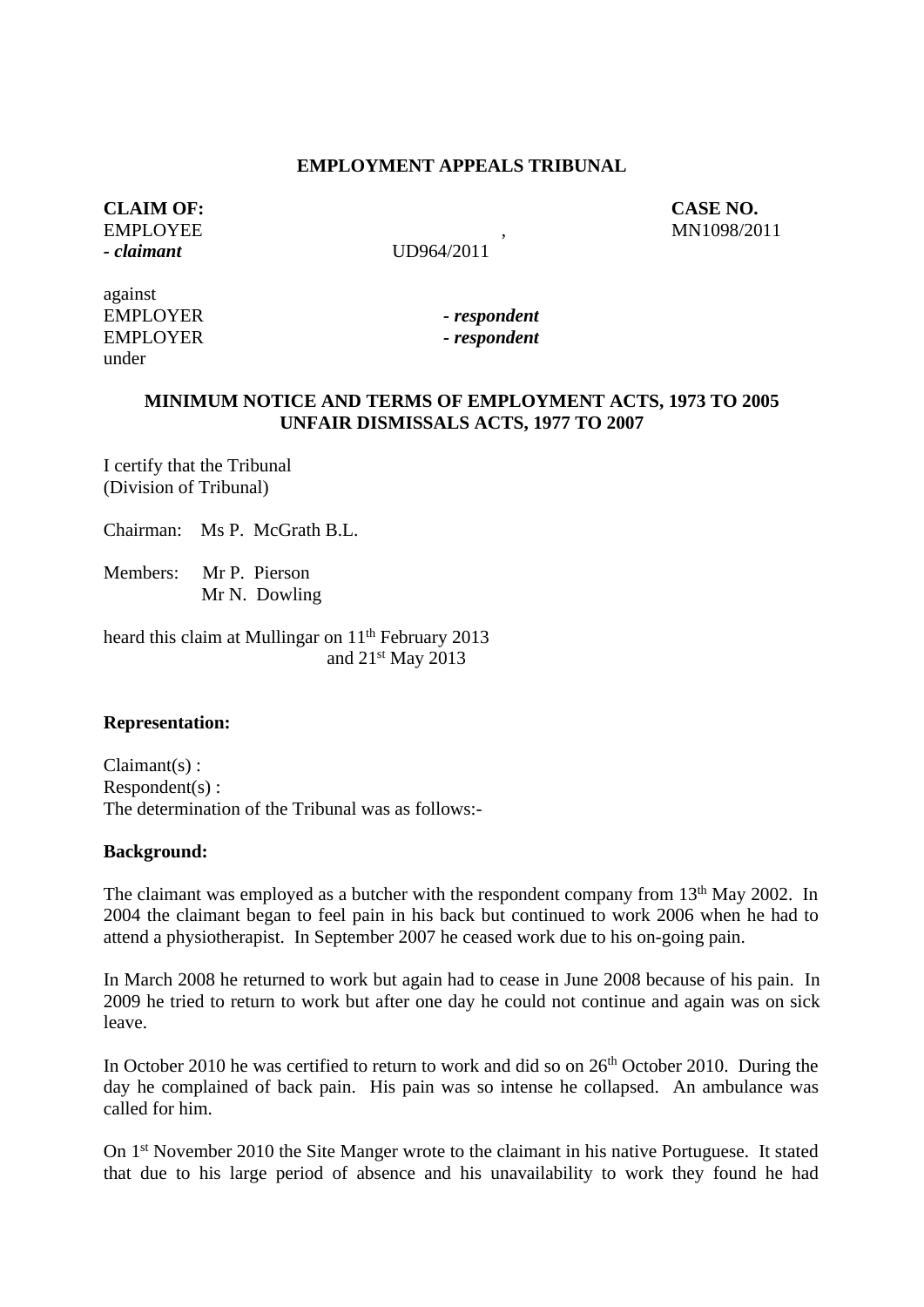frustrated his contract and dismissed him.

# **Determination:**

The Tribunal has carefully considered the evidence adduced. The claimant had worked as a butcher since 2002. In 2007 his workplace was taken over by the respondent company.

It is common case that the claimant had been experiencing severe difficulties of a medical nature before the respondent company took over the workplace. The net result of these medical difficulties was that the claimant was finding it increasingly difficult to perform the heavy duties required of him as a butcher in a meat processing plant. In consequence of these physical problems the claimant was certified as unfit for work for protracted periods of time. In 2007 the claimant was out from October to the end of the year. In 2008 the claimant was out from January to March and again from June to the end of the year. In 2009 the claimant was absent for the whole year with the exception of an hour in February. In 2010 the claimant was absent from the start of the year up to October 2010.

The claimant had stayed in regular communication with the employer over the duration of the absence. It is clear that the respondent were anxious that the claimant, a valued and experienced butcher, should be retained in the work-place. Over the course of time however, it became increasingly obvious that jobs in the respondent plant were, by and large, onerous and strenuous in nature. Administrator jobs had become computerised or automated and even the general operator job of sweeping and cleaning was considered too intensive as it involved the manual task of lifting debris off the floor.

Under the external supervision of his medical advisors, the claimant had returned to the workplace at the start of October 2008. The parties had discussed and prepared for this return and the claimant agreed that he would return to the trimming section of the processing plant, where it was agreed that the role would be about the lightest available in the plant. The claimant was required to wear a chainmail apron and would be required to stand at a trimming table but there would be no requirement to lift and/or carry produce. The claimant was inducted and given appropriate training for the protection of his back.

Unfortunately during the course of the working day on the  $26<sup>th</sup>$  October the claimant became overwhelmed by the pain or spasm in his back and had to stop working. The claimant was brought to hospital by ambulance where he was discharged on medication later that same day.

In response to the situation the respondent invited the claimant to come to a meeting on  $1<sup>st</sup>$ November 2010 to have a talk with Mr W, the factory manager. This request was conveyed through a colleague who was from the claimants own country. It is agreed that the nature and extent of this meeting was believed to be an exploration or the up-to-date position.

There is a clear conflict of evidence as to what exactly was said in the course of this meeting. The manager, on behalf of the company is adamant that the claimant stated that he knew "hewill never work as a butcher again". The respondent's HR manager confirmed this to be herunderstanding whilst the claimant says he only ever indicated that he did not know the answer to the question of the long term reality of his returning to the workplace. This was always aquestion which would have to be answered by his medical advisors.

In the evidence provided it seems to the Tribunal that no decision had been made and the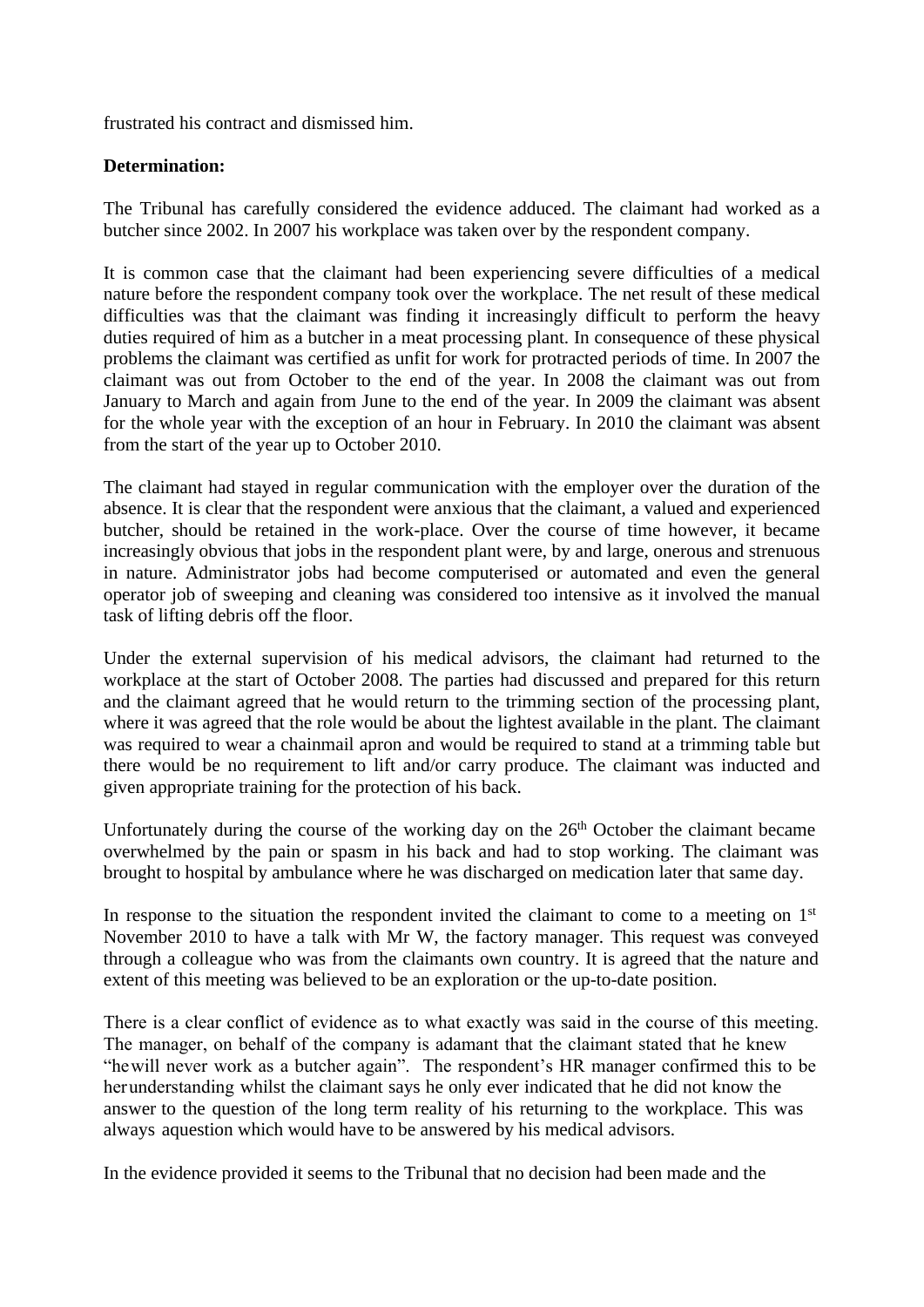claimant left the meeting with the impression that where would be more communication/phone calls and that his doctor may still advise that he could foresee a time for his return to the workplace.

In his evidence the factory manager confirmed that after the meeting had taken place with the claimant he discussed the situation with his HR manager and went so far as to take legal advice in relation to his contractual obligations to the claimant. On foot of these discussions and advices, the factory manger formed the view that the contract of employment between the parties was frustrated incapable of being performed.

The Tribunal fully accept that the claimant had no forewarning that the meeting held on the  $26<sup>th</sup>$ October 2010 would lead to a decision concerning his future with the respondent company. However, the Tribunal accepts the claimant was not unaware that the respondent company was focusing its attention on the on-going unavailability of the claimant for work. In this regard there were a number of letters from the respondent cumulating in one of the  $7<sup>th</sup>$  October 2010 where in claimant was advised that his employment "was under review".

In his evidence the claimant confirmed that he understood that the factory manger had put off making an important decision regarding his employment in the letter of the  $7<sup>th</sup>$  October 2010 and that the respondent company was minded to hear medical representations on fitness to engage in lighter duties in the alternate to a decision to terminate the employment due to "frustrating the contract".

In the circumstances the Tribunal fully accepts that he claimant knew or ought to have known that the respondent was looking at frustration of contract as an inevitable consequence of the unavailability of the claimant for employment by reason of physical ill-health.

In considering the evidence the Tribunal has to be mindful of the fact that the claimant was unavailable for work in excess of two full years prior to the  $26<sup>th</sup>$  October 2010. The Tribunal must also have regard for the fact that this workplace does not have much requirement for non-physical jobs. Meat processing is physically very demanding and even the lightest of jobs was proving beyond the claimants physical capabilities.

On 1st November 2010 the claimant was formally notified of the respondent's intention to terminate his employment with immediate effect, on the grounds of frustration of contract. The Tribunal accepts that the letter of termination may have been blunt but could not have been completely unexpected for the claimant in light of the previous communications and the meeting held on the 1<sup>st</sup> November.

The Tribunal notes that the letter of termination included a right of appeal which was not availed of. The claimant's evidence as to why this was not availed of was not satisfactory orcoherent. The claimant is claiming that termination of his employment in the manner outlinedamounts to an unfair dismissal as the decision made was made prematurely and withoutconsideration being given to alterative arrangements.

The respondent urges the Tribunal to accept that the contract was terminated by the operation of law as the contract had become inoperable. The respondent had behaved prudently and reasonable in all the circumstances. In the alternative the Tribunal has been invited to determine that the claimant can no longer perform the function he has been engaged to perform as per Section 6 (4) a of the Unfair Dismissals Act 1977.